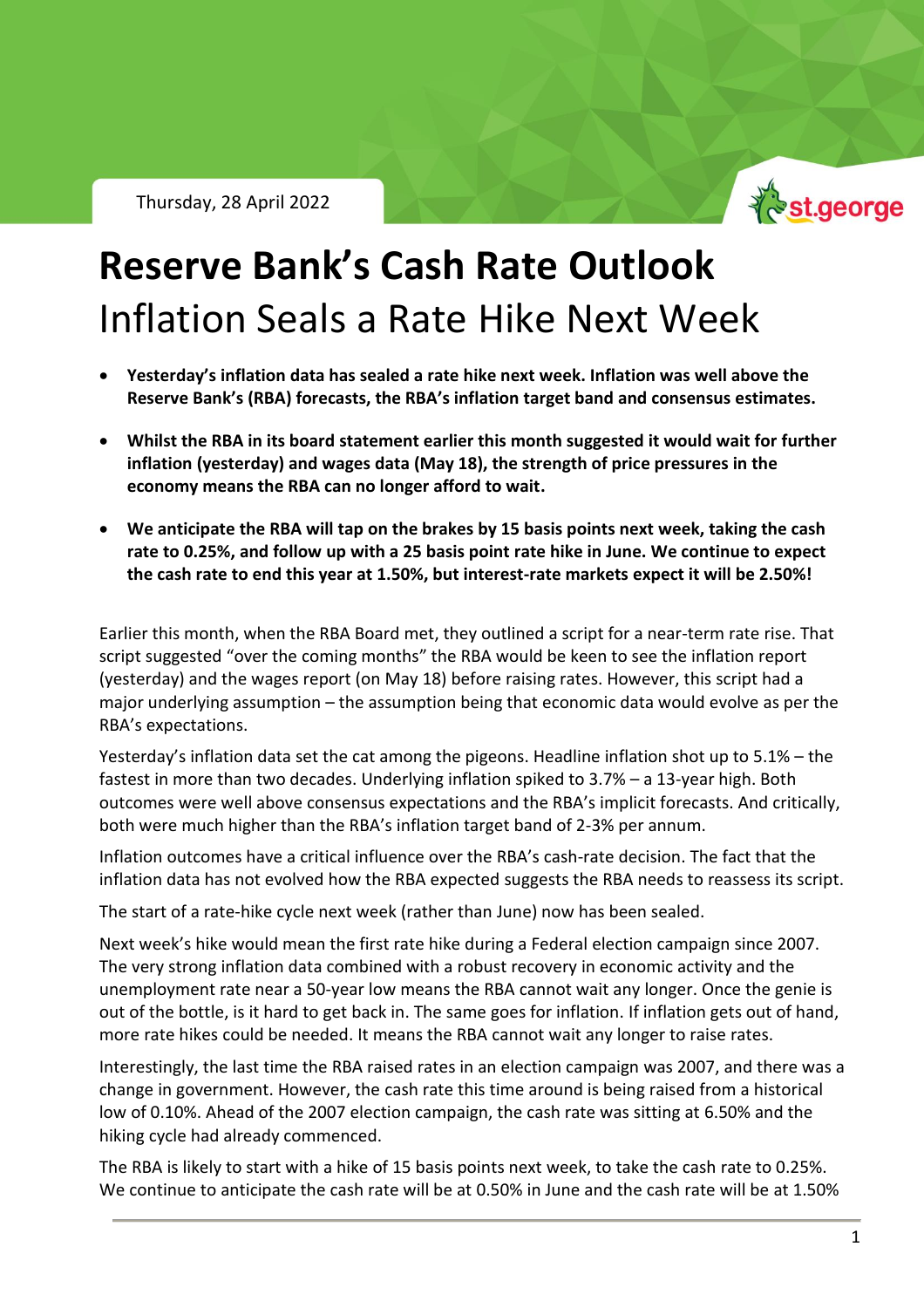at the end of the year.

So, the May rate hike should be followed by a hike of 25 basis points in June (our central view). There is some risk the June rate rise could be bigger than 25 basis points, especially with other global central banks recently moving in 50 basis point increments (the Reserve Bank of New Zealand and the Bank of Canada) or about to do so (the US Federal Reserve). However, inflation is running at a faster clip in New Zealand, Canada and the United States. A hike bigger than 25 basis points in June would likely need a strong wages report next month, as well as another very strong employment report.

Interest-rate markets are fully pricing a 15 basis point rate hike in May, but are far more aggressive in their tightening expectations for the rest of the year. Markets are almost fully priced for a follow-up move of 50 basis points in June. Furthermore, markets are pricing in a cash rate of 2.50% by the end of this year, which represents 240 basis points of tightening in around 8 months!

### **What does it mean for mortgage rates?**

These market expectations are reflected in shorter dated swap and bond rates. The significant lift in market expectations and consequent rise in swap rates means fixed home loan rates in the financial services industry have already lifted considerably. Lending data provided by the RBA reveals across authorised deposit institutions, the average 3-year fixed rate home loan for an owner occupier paying principal and interest has risen 152 basis points over the past six months, from 2.25% in September to 3.77% in March.

Historically, variable mortgage rates have typically moved after an official RBA announcement on the cash rate, so there has been little movement in variable mortgage rates over the same period.

A recent assessment of home borrowers by the RBA revealed many households have built up buffers by paying off their mortgage at a faster rate. Indeed, the median excess payment buffer for owner-occupiers with a variable-rate loan was equivalent to around 21 months' worth of scheduled payments in February 2022, up from around 10 months' worth at the start of the pandemic. Households without buffers or with slim buffers, and with higher mortgages relative to their household incomes, will be more sensitive to higher rates.



**Besa Deda, Chief Economist** Ph: 0404 844 817